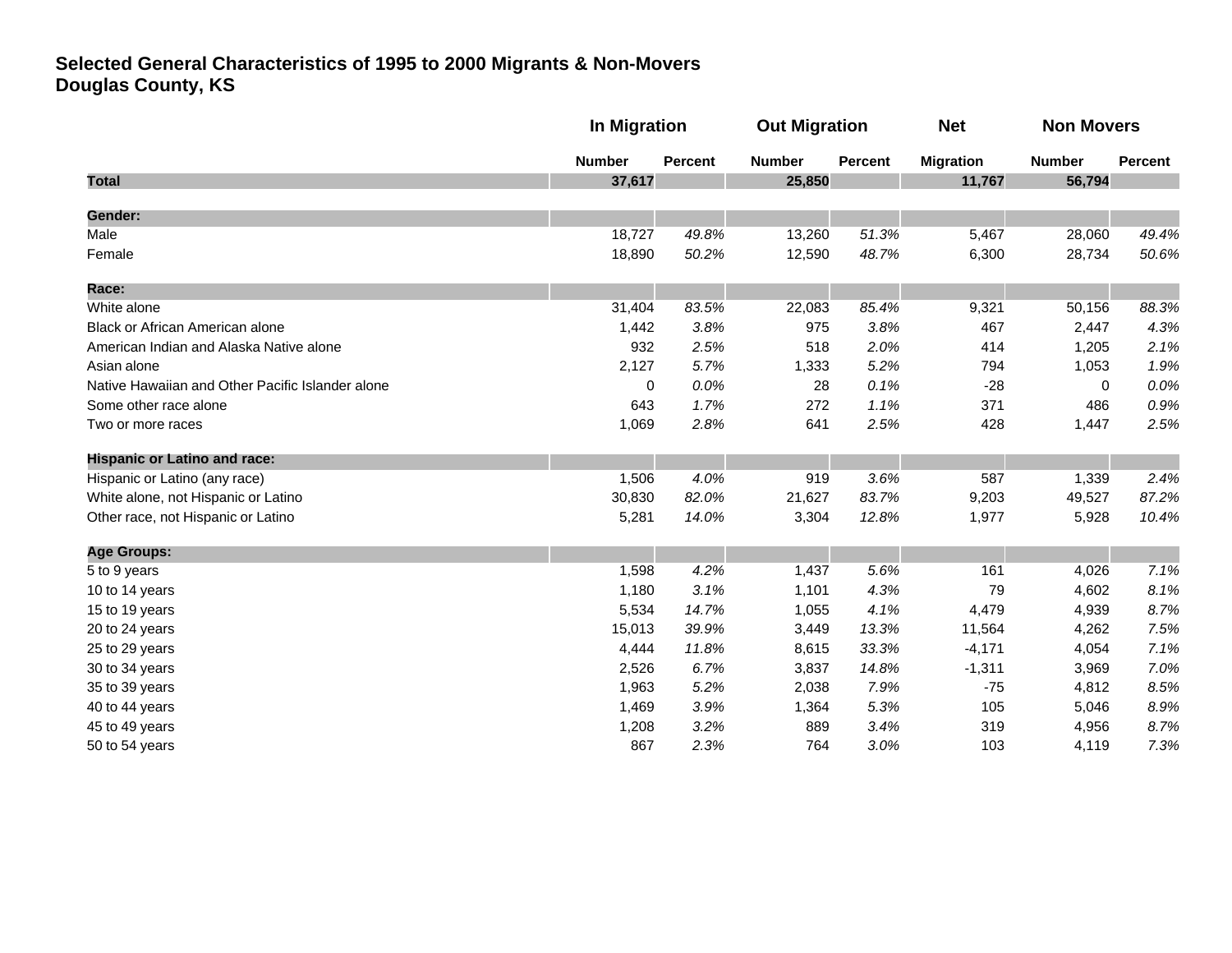|                                                                   | In Migration  |                                                   | <b>Out Migration</b> |               | <b>Net</b> | <b>Non Movers</b> |       |
|-------------------------------------------------------------------|---------------|---------------------------------------------------|----------------------|---------------|------------|-------------------|-------|
|                                                                   | <b>Number</b> | <b>Number</b><br><b>Percent</b><br><b>Percent</b> | <b>Migration</b>     | <b>Number</b> | Percent    |                   |       |
| Age Groups (continued):                                           |               |                                                   |                      |               |            |                   |       |
| 55 to 59 years                                                    | 499           | 1.3%                                              | 508                  | 2.0%          | -9         | 2,819             | 5.0%  |
| 60 to 64 years                                                    | 320           | 0.9%                                              | 256                  | 1.0%          | 64         | 2,229             | 3.9%  |
| 65 to 69 years                                                    | 256           | 0.7%                                              | 178                  | 0.7%          | 78         | 2,062             | 3.6%  |
| 70 to 74 years                                                    | 185           | 0.5%                                              | 105                  | 0.4%          | 80         | 1,654             | 2.9%  |
| 75 to 79 years                                                    | 173           | 0.5%                                              | 109                  | 0.4%          | 64         | 1,676             | 3.0%  |
| 80 to 84 years                                                    | 201           | 0.5%                                              | 66                   | 0.3%          | 135        | 889               | 1.6%  |
| 85 years and over                                                 | 181           | 0.5%                                              | 79                   | 0.3%          | 102        | 680               | 1.2%  |
| <b>Educational Attainment (Population age 25 years and over):</b> |               |                                                   |                      |               |            |                   |       |
| Less than 9th grade                                               | 239           | 1.7%                                              | 148                  | 0.8%          | 91         | 959               | 2.5%  |
| 9th - 12th grade, no diploma                                      | 661           | 4.6%                                              | 448                  | 2.4%          | 213        | 2,210             | 5.7%  |
| High school graduate or equivalency                               | 2,009         | 14.1%                                             | 1,784                | 9.5%          | 225        | 9,850             | 25.3% |
| Some college, no degree                                           | 3,210         | 22.5%                                             | 3,065                | 16.3%         | 145        | 8,819             | 22.6% |
| Associate degree                                                  | 842           | 5.9%                                              | 926                  | 4.9%          | $-84$      | 1,726             | 4.4%  |
| Bachelor's degree                                                 | 4,307         | 30.1%                                             | 7,685                | 40.9%         | $-3,378$   | 8,700             | 22.3% |
| Graduate or professional degree                                   | 3,024         | 21.2%                                             | 4,752                | 25.3%         | $-1,728$   | 6,701             | 17.2% |
| Household Types (HH population age 5 years and over):             |               |                                                   |                      |               |            |                   |       |
| Married-couple family HH with children under 18                   | 7,220         | 23.5%                                             | 7,200                | 28.6%         | 20         | 21,820            | 39.7% |
| Married-couple family HH without children under 18                | 4,280         | 13.9%                                             | 5,970                | 23.7%         | $-1,690$   | 15,210            | 27.7% |
| Other family households with children under 18                    | 2,350         | 7.6%                                              | 2,180                | 8.7%          | 170        | 5,160             | 9.4%  |
| Other family households without children under 18                 | 1,540         | 5.0%                                              | 950                  | 3.8%          | 590        | 1,850             | 3.4%  |
| Non-family households                                             | 15,380        | 50.0%                                             | 8,880                | 35.3%         | 6,500      | 10,920            | 19.9% |
| Household Income in 1999 (HH population age 5 years and over):    |               |                                                   |                      |               |            |                   |       |
| Under \$25,000                                                    | 12,490        | 40.6%                                             | 4,020                | 16.0%         | 8,470      | 8,780             | 16.0% |
| \$25,000 to \$49,999                                              | 8,890         | 28.9%                                             | 7,730                | 30.7%         | 1,160      | 15,950            | 29.0% |
| \$50,000 to \$74,999                                              | 4,640         | 15.1%                                             | 6,850                | 27.2%         | $-2,210$   | 14,820            | 27.0% |
| \$75,000 to \$99,999                                              | 2,580         | 8.4%                                              | 3,380                | 13.4%         | $-800$     | 7,350             | 13.4% |
| \$100,000 to \$199,999                                            | 1,730         | 5.6%                                              | 2,720                | 10.8%         | $-990$     | 6,560             | 11.9% |
| \$200,000 or more                                                 | 430           | 1.4%                                              | 490                  | 1.9%          | $-60$      | 1,500             | 2.7%  |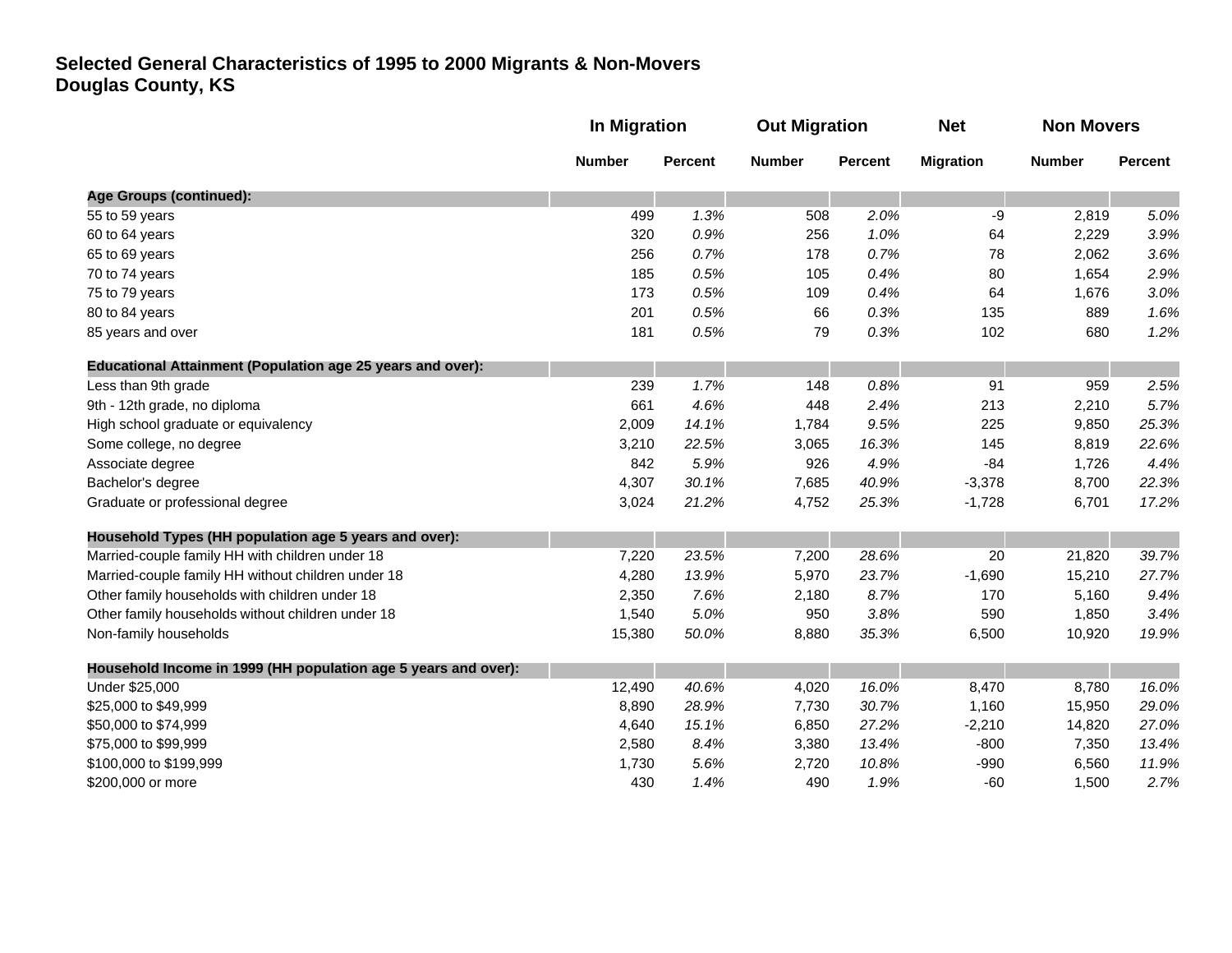|                                                            |               | In Migration   |               | <b>Out Migration</b> |                  | <b>Non Movers</b> |                |
|------------------------------------------------------------|---------------|----------------|---------------|----------------------|------------------|-------------------|----------------|
|                                                            | <b>Number</b> | <b>Percent</b> | <b>Number</b> | <b>Percent</b>       | <b>Migration</b> | <b>Number</b>     | <b>Percent</b> |
| Income of Persons in 1999 (Population age 16 and over):    |               |                |               |                      |                  |                   |                |
| No income                                                  | 3,305         | 9.6%           | 1,552         | 6.7%                 | 1,753            | 3,101             | 6.6%           |
| less than \$4,999                                          | 9,293         | 26.9%          | 1,660         | 7.2%                 | 7,633            | 5,333             | 11.3%          |
| \$5,000 - \$9,999                                          | 6,063         | 17.5%          | 1,909         | 8.3%                 | 4,154            | 5,234             | 11.1%          |
| \$10,000 - \$14,999                                        | 3,992         | 11.6%          | 1,839         | 8.0%                 | 2,153            | 4,441             | 9.4%           |
| \$15,000 - \$19,999                                        | 2,613         | 7.6%           | 2,194         | 9.5%                 | 419              | 3,957             | 8.4%           |
| \$20,000 - \$24,999                                        | 2,103         | 6.1%           | 2,166         | 9.4%                 | $-63$            | 4,308             | 9.1%           |
| \$25,000 - \$34,999                                        | 2,819         | 8.2%           | 4,470         | 19.4%                | $-1,651$         | 7,140             | 15.1%          |
| \$35,000 - \$49,999                                        | 2,265         | 6.6%           | 3,960         | 17.2%                | $-1,695$         | 6,727             | 14.2%          |
| \$50,000 - \$74,999                                        | 1,248         | 3.6%           | 2,237         | 9.7%                 | $-989$           | 4,210             | 8.9%           |
| \$75,000 - \$99,999                                        | 412           | 1.2%           | 610           | 2.6%                 | $-198$           | 1,234             | 2.6%           |
| \$100,000 and over                                         | 439           | 1.3%           | 484           | 2.1%                 | $-45$            | 1,639             | 3.5%           |
| Labor Force Status (Population age 16 and over):           |               |                |               |                      |                  |                   |                |
| Employed                                                   | 22,437        | 64.9%          | 18,538        | 80.3%                | 3,899            | 32,775            | 69.3%          |
| Unemployed                                                 | 1,618         | 4.7%           | 610           | 2.6%                 | 1,008            | 1,060             | 2.2%           |
| Armed forces                                               | 129           | 0.4%           | 307           | 1.3%                 | $-178$           | 25                | 0.1%           |
| Not in labor force                                         | 10,368        | 30.0%          | 3,626         | 15.7%                | 6,742            | 13,464            | 28.5%          |
| Occupation (Employed civilian population age 16 and over): |               |                |               |                      |                  |                   |                |
| Management, professional and related occupations :         |               |                |               |                      |                  |                   |                |
| Management business and financial                          | 2,451         | 10.9%          | 3,063         | 16.5%                | $-612$           | 4,653             | 14.2%          |
| Professional and related                                   | 6,315         | 28.1%          | 7,781         | 42.0%                | $-1,466$         | 8,882             | 27.1%          |
| Service occupations:<br>Protective service                 | 255           | 1.1%           | 175           | 0.9%                 | 80               | 568               | 1.7%           |
|                                                            |               |                |               |                      |                  |                   |                |
| Other service                                              | 4,229         | 18.8%          | 1,554         | 8.4%                 | 2,675            | 4,125             | 12.6%          |
| Sales and office occupations:<br>Sales and related         | 2,595         | 11.6%          | 1,901         | 10.3%                | 694              | 2,803             | 8.6%           |
| Office and administrative support                          | 3,614         | 16.1%          | 2,237         | 12.1%                | 1,377            | 4,798             | 14.6%          |
| Farming fishing and forestry occupations                   | 55            | 0.2%           | 11            | 0.1%                 | 44               | 73                | 0.2%           |
| Construction, extractions and maintenance occupations:     |               |                |               |                      |                  |                   |                |
| Construction and extraction                                | 689           | 3.1%           | 519           | 2.8%                 | 170              | 1,931             | 5.9%           |
| Installation maintenance and repair                        | 460           | 2.1%           | 361           | 1.9%                 | 99               | 1,153             | 3.5%           |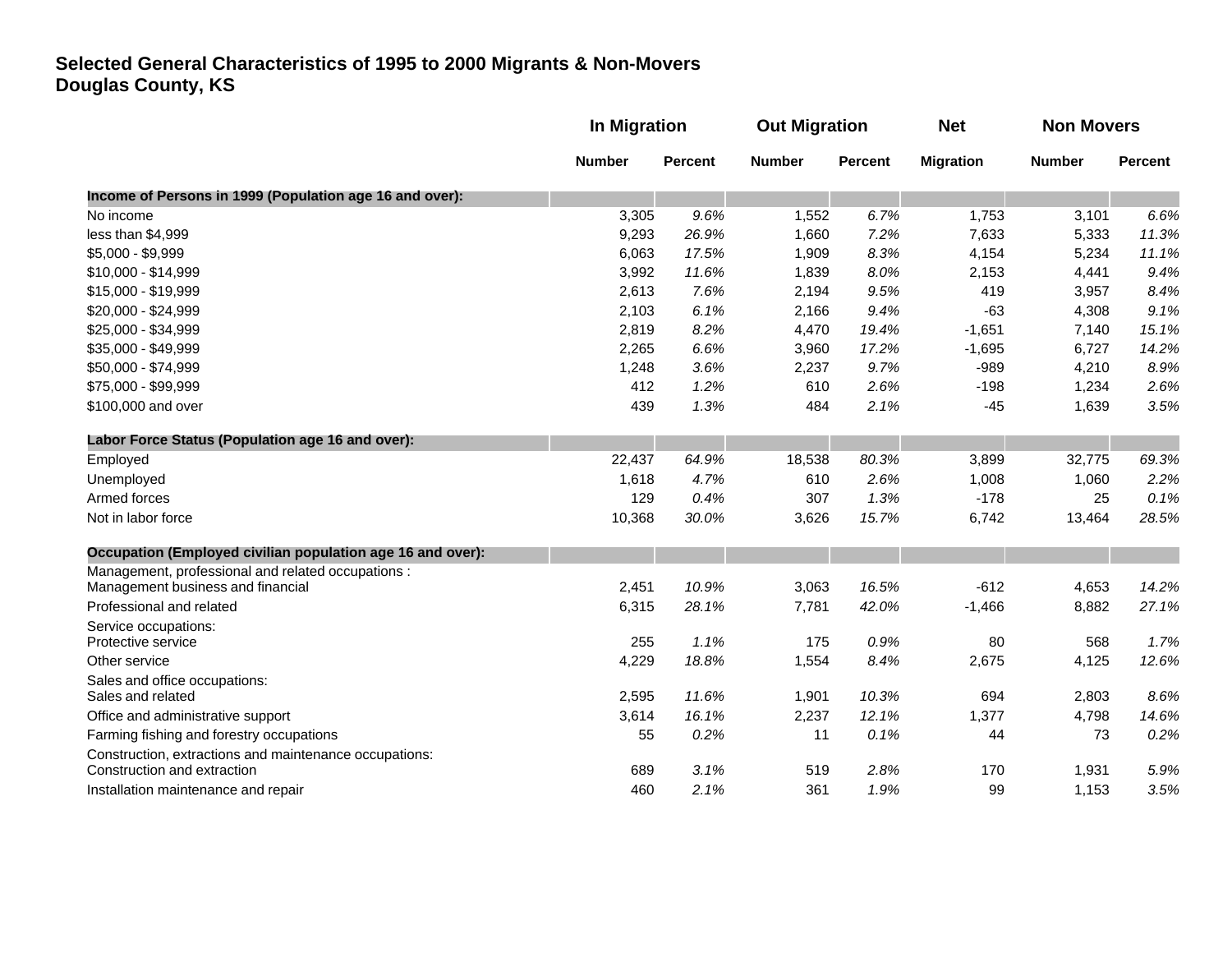|                                                                           | <b>In Migration</b> |                | <b>Out Migration</b> |                | <b>Net</b>       | <b>Non Movers</b> |                |
|---------------------------------------------------------------------------|---------------------|----------------|----------------------|----------------|------------------|-------------------|----------------|
|                                                                           | <b>Number</b>       | <b>Percent</b> | <b>Number</b>        | <b>Percent</b> | <b>Migration</b> | <b>Number</b>     | <b>Percent</b> |
| <b>Occupation (continued):</b>                                            |                     |                |                      |                |                  |                   |                |
| Production, transportation and material moving occupations:<br>Production | 926                 | 4.1%           | 596                  | 3.2%           | 330              | 2,383             | 7.3%           |
| Transportation and material moving                                        | 848                 | 3.8%           | 340                  | 1.8%           | 508              | 1,406             | 4.3%           |
| Industry (Employed civilian population age 16 and over):                  |                     |                |                      |                |                  |                   |                |
| Agriculture, forestry, fishing, and hunting                               | 71                  | 0.3%           | 132                  | 0.7%           | $-61$            | 426               | 1.3%           |
| Mining                                                                    | 20                  | 0.1%           | 53                   | 0.3%           | $-33$            | 27                | 0.1%           |
| Construction                                                              | 906                 | 4.0%           | 733                  | 4.0%           | 173              | 2,592             | 7.9%           |
| Manufacturing                                                             | 1,349               | 6.0%           | 1,729                | 9.3%           | $-380$           | 3,681             | 11.2%          |
| Wholesale trade                                                           | 376                 | 1.7%           | 474                  | 2.6%           | $-98$            | 597               | 1.8%           |
| Retail trade                                                              | 3,232               | 14.4%          | 2,033                | 11.0%          | 1,199            | 3,331             | 10.2%          |
| Transportation, warehousing, and utilities                                | 464                 | 2.1%           | 464                  | 2.5%           | 0                | 1,270             | 3.9%           |
| Information                                                               | 1,039               | 4.6%           | 1,497                | 8.1%           | $-458$           | 1,410             | 4.3%           |
| Finance, insurance, real estate, and rental and leasing                   | 1,243               | 5.5%           | 1,266                | 6.8%           | $-23$            | 1,983             | 6.1%           |
| Prof., sci., mgmt, admin. & waste mgmt services                           | 1,937               | 8.6%           | 2,916                | 15.7%          | $-979$           | 2,617             | 8.0%           |
| Educational, health, and social services                                  | 6,839               | 30.5%          | 4,380                | 23.6%          | 2,459            | 9,312             | 28.4%          |
| Arts, ent., rec., accommodation, & food services                          | 3,538               | 15.8%          | 1,469                | 7.9%           | 2,069            | 2,371             | 7.2%           |
| Other services (except public administration)                             | 828                 | 3.7%           | 570                  | 3.1%           | 258              | 1,574             | 4.8%           |
| Public administration                                                     | 595                 | 2.7%           | 822                  | 4.4%           | $-227$           | 1,584             | 4.8%           |
| <b>Marital Status (Population age 15 and over):</b>                       |                     |                |                      |                |                  |                   |                |
| Now married (except separated)                                            | 10,000              | 28.7%          | 10,703               | 45.9%          | $-703$           | 26,825            | 55.7%          |
| Widowed                                                                   | 526                 | 1.5%           | 318                  | 1.4%           | 208              | 2,320             | 4.8%           |
| Divorced                                                                  | 2,035               | 5.8%           | 1,973                | 8.5%           | 62               | 4,825             | 10.0%          |
| Separated                                                                 | 267                 | 0.8%           | 204                  | 0.9%           | 63               | 338               | 0.7%           |
| Never married                                                             | 22,011              | 63.2%          | 10,114               | 43.4%          | 11,897           | 13,858            | 28.8%          |
| Poverty Status in 1999 (Population for whom determined):                  |                     |                |                      |                |                  |                   |                |
| Family income in 1999 below poverty level                                 | 9,775               | 31.7%          | 2,353                | 9.3%           | 7,422            | 4,059             | 7.4%           |
| Family income in 1999 at or above poverty level                           | 21,057              | 68.3%          | 22,932               | 90.7%          | $-1,875$         | 50,960            | 92.6%          |